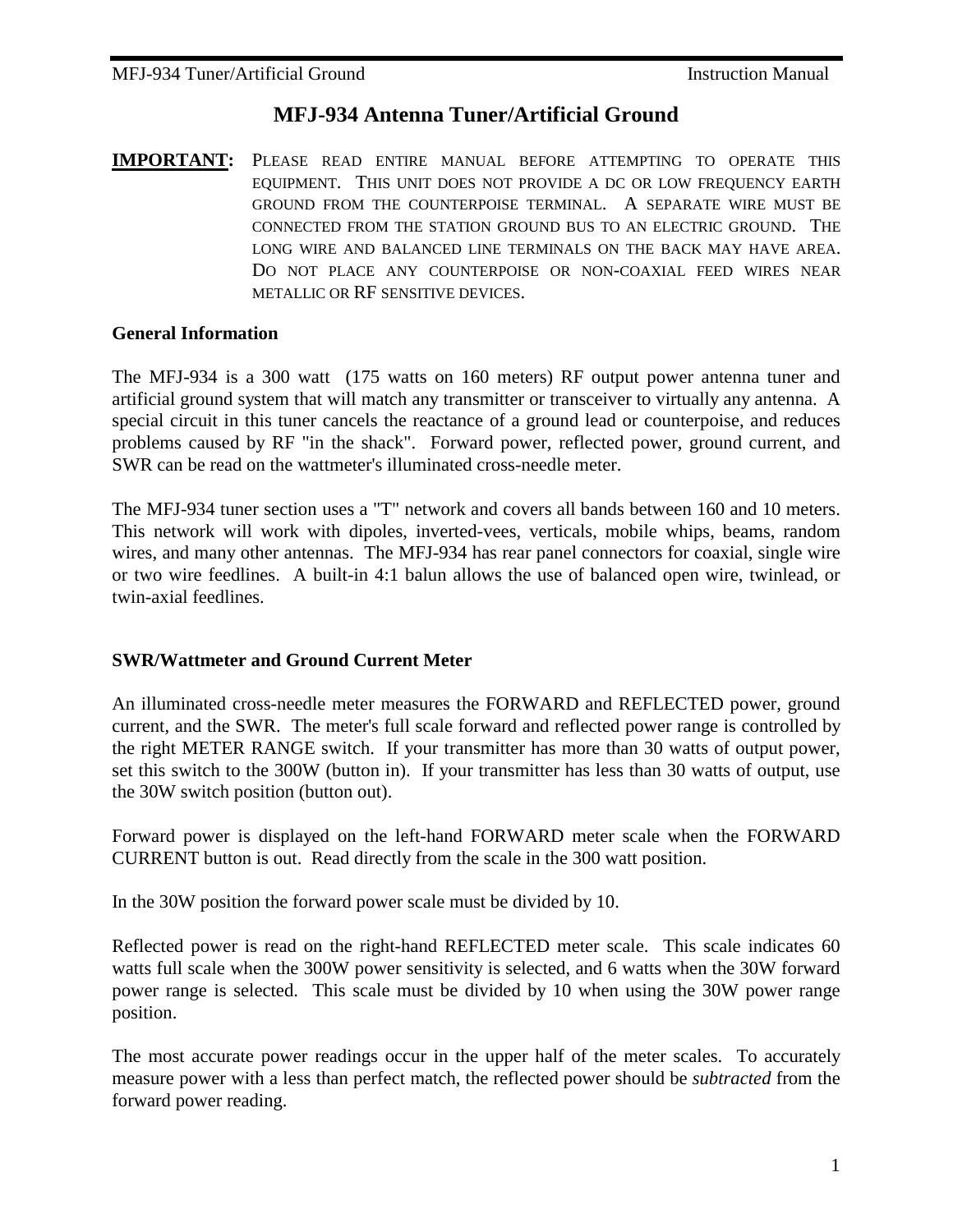SWR is measured by observing the crossing point of the forward and reflected power needles. No cumbersome or time consuming SWR sensitivity adjustments are required with this type of meter. The SWR is read directly from eight red SWR curves ranging from 1:1 to infinity. Simply observe the red SWR curve closest to where both needles cross, and read the SWR value of the curve.

Ground current is indicated on the Forward meter scale when the FORWARD CURRENT meter switch is depressed and locked.

## **Interconnections**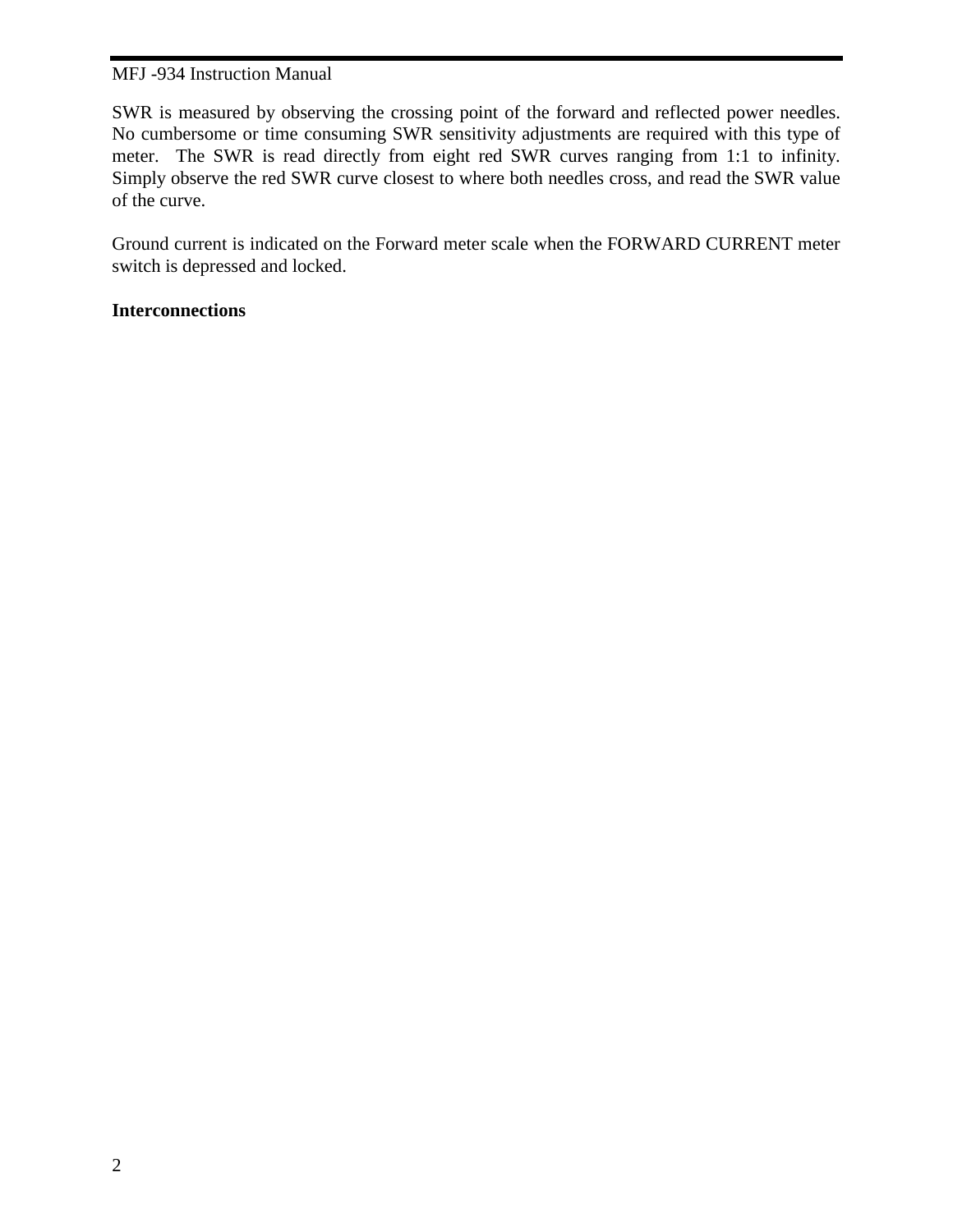## **Installation**

- 1. Locate the tuner in a convenient location at the operating position. Avoid placing the tuner near microphones, speech processors, computers, TNC's or other RF sensitive devices.
- WARNING: If random wire or balanced feeders are connected directly to this tuner, position the tuner so the rear panel terminals can not be accidentally contacted by persons or conductors. When transmitting with random wire or balanced lines, the rear panel burns. These high RF voltages may also damage anything contacting or within a half inch of the terminals.
- 2. Install the MFJ-934 between the transmitter and antenna as shown in the interconnections diagram. A 50 ohm coaxial cable is used to connect the transmitter to the SO-239 (UHF female) connector labeled TRANSMITTER on the back of the tuner.
- 3. Connect a short heavy wire from the post labeled GROUND to the station ground bus that connects the transmitter, receiver, and other accessories together.
- 4. Connect the counterpoise or RF ground to the COUNTERPOISE post. (See the Artificial Ground operating section and the Grounding Hints section on page 6 for details of suitable counterpoise grounds and other grounding suggestions.)
- 5. A coaxial feedline may be connected to the SO-239 (UHF female) connector labeled ANTENNA.

-OR-

 A random wire (longwire) antenna may be connected to the five-way binding post marked WIRE. (See the ANTENNA HINTS section for detailed suggestions on bringing a single wire feeder into the operating position.)

-OR-

 A balanced feedline (twin lead, open wire, or twin-axial line) may be connected to the two five-way binding posts marked BALANCED LINE. Connect an insulated jumper wire from the WIRE binding post, as indicated by a dotted line on the MFJ-934, to one of the BALANCED LINE posts. This connection activates the internal 4:1 balun.

**Note:** Do not connect more than one antenna to the MFJ-934 at the same time, unless you want to apply power to the antennas at the same time. If a random length wire is used, be sure to remove the WIRE to BALANCED LINE jumper connection.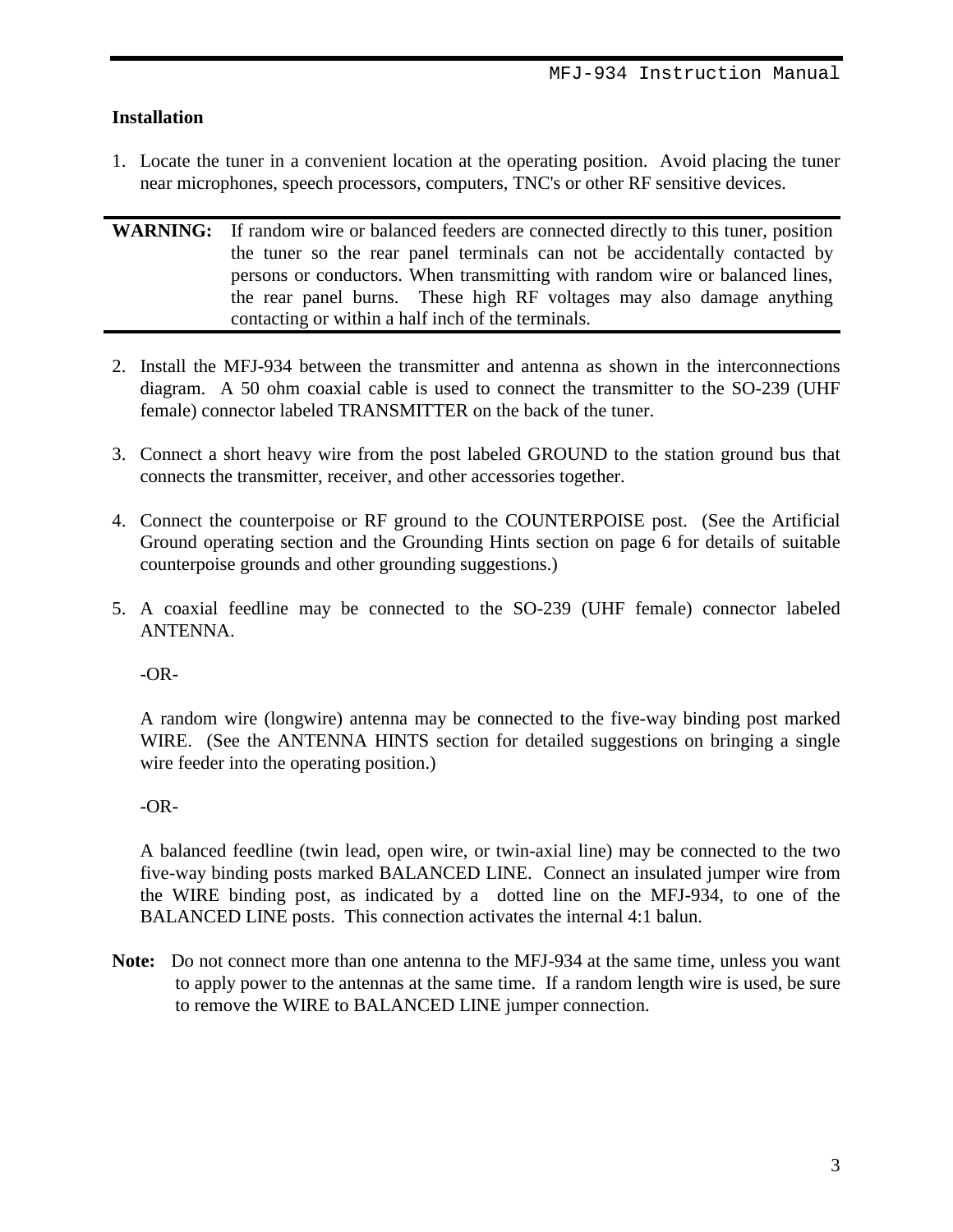#### **Meter Lamp**

The MFJ-934 has an illuminated meter. To provide power for the meter lamp, a 12 Vdc supply such as the MFJ-1312C should be used. Use a standard 2.5 mm coaxial plug with the center positive and the shield ground.



#### **Using The MFJ-934**

*CAUTION***:** Never Change The Antenna or Inductor Selector Switch Position While Transmitting! Never Apply More Than 300 Watts To The MFJ-934.

In any conventional "T" network tuner, maximum power handling and smoothest tuning occur when the capacitance in the network is as large as possible. In this tuner the TRANSMITTER and ANTENNA controls have maximum capacitance at position 0 (fully meshed), and minimum capacitance at position 10 (fully open). Use the highest capacitance possible (lowest number on the front panel scale) for each band for the smoothest tuning, highest efficiency, and greatest power handling capability. The chart in the tuning instructions shows typical capacitor settings that can be used for each amateur band.

The INDUCTANCE switch in the MFJ-934 has maximum inductance in position "A", and minimum inductance in position "L". The chart in the tuning instructions shows typical INDUCTANCE switch settings for each amateur band. Less inductance is needed as the frequency is increased. If too little inductance is used, the tuner may not match the load properly. If too much inductance is used, the tuner will be "touchy" and power handling will be compromised.

Most modern solid state transceivers do not require tuning and loading adjustments. If the transceiver has a built in antenna tuner, be sure it is turned off or disabled. If your transmitter has an adjustable output circuit, it must be properly tuned to a 50 ohm load at the operating frequency before adjusting the tuner. This should be done with a dummy load. If you do not have a dummy load, use the recommended maximum transmitter load setting and "dip" the plate.

**Note:** Do **NOT** change the **transmitter's** tuning (plate) or loading (antenna) controls until after the **tuner** has been fully adjusted. The transmitter can be "touched up" *after* the MFJ-934 is fully tuned.

Set the GROUND MATCHING controls at zero (maximum capacitance) and "L" (minimum inductance) unless you already know the correct position for the band you are using. Ground matching is done after the tuner is adjusted for lowest SWR.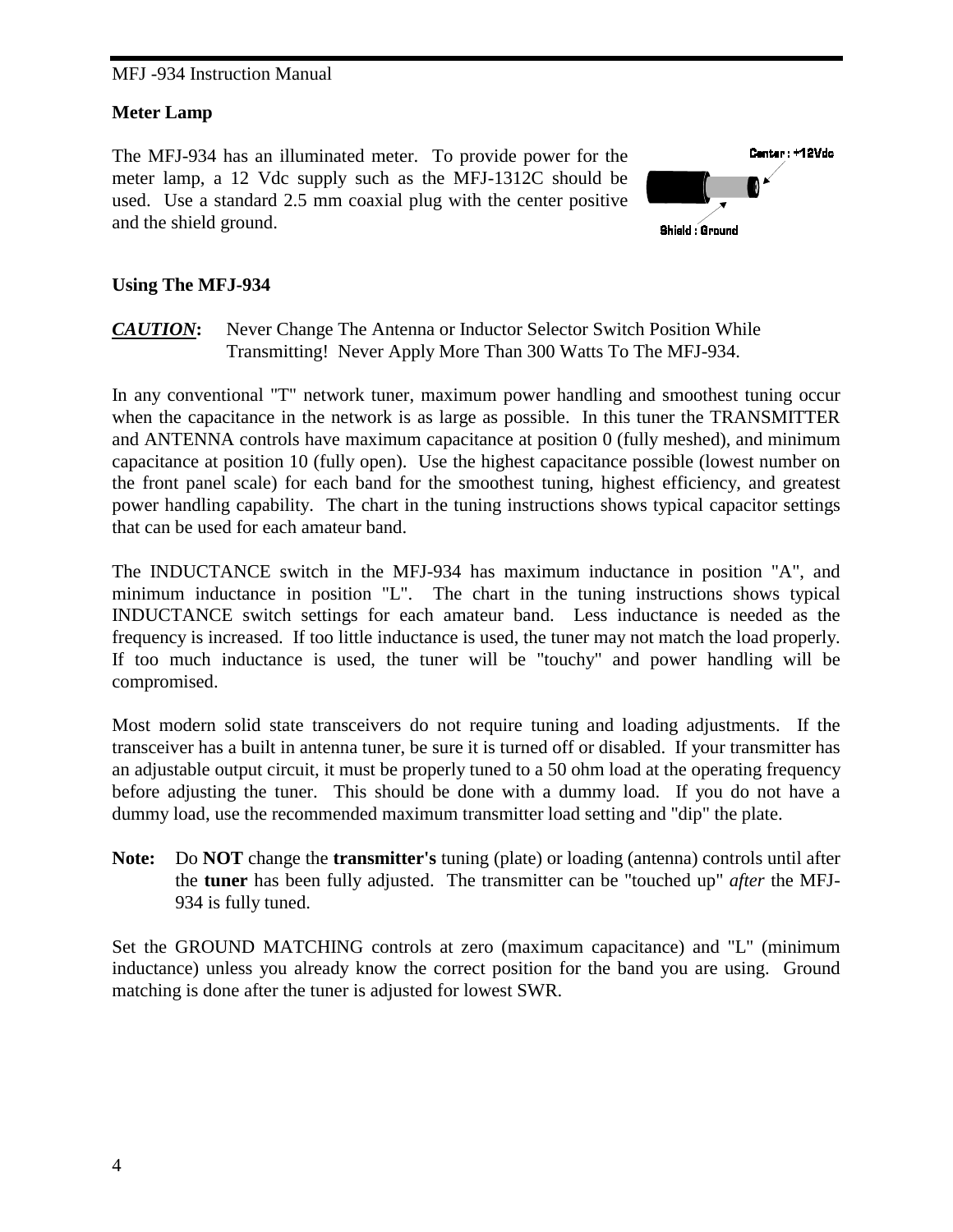## **Adjustment Procedure**

When using the MFJ-934 for receiving only, simply adjust the MFJ-934 for the highest "S" meter or signal level. The Tuning Chart can be used as a reference.

- 1. Select the 30W (out) METER switch scale. Turn the transmitter's power control fully down.
- 2. Position the TRANSMITTER and ANTENNA MATCHING controls and the INDUCTOR SELECTOR switch in the bottom Tuning Chart position for the operating frequency.

| <b>Freq MHz</b> | <b>Transmitter</b> | <b>Inductor</b> | Antenna        |
|-----------------|--------------------|-----------------|----------------|
| 1.8             | $4 - 1/2$          | A               | $4 - 1/2$      |
| 1.8             | $\mathbf{1}$       | $\, {\bf B}$    | $\mathbf{1}$   |
| 2.0             | $5 - 1/2$          | $\mathbf{A}$    | $5 - 1/2$      |
| 2.0             | 3                  | $\, {\bf B}$    | 3              |
| 3.5             | 9                  | $\, {\bf B}$    | 9              |
| 3.5             | 6                  | $\mathcal{C}$   | 6              |
| 3.5             | $\overline{4}$     | D               | $\overline{4}$ |
| 3.75            | 7                  | $\mathcal{C}$   | $\tau$         |
| 3.75            | 5                  | D               | 5              |
| 3.75            | 3                  | ${\bf E}$       | 3              |
| 4.0             | $\overline{7}$     | $\overline{C}$  | $\overline{7}$ |
| 4.0             | 6                  | D               | 6              |
| 4.0             | $\overline{4}$     | ${\bf E}$       | $\overline{4}$ |
| 7.15            | 8                  | ${\bf F}$       | $8\,$          |
| 7.15            | 6                  | ${\bf G}$       | 6              |
| 10.1            | 9                  | G               | 9              |
| 10.1            | 8                  | $H_{\rm}$       | 8              |
| 14.2            | $9 - 1/2$          | $H_{\rm}$       | $9 - 1/2$      |
| 18.1            | $9 - 1/2$          | I               | $9 - 1/2$      |
| 18.1            | $8 - 1/2$          | $\mathbf{J}$    | $8 - 1/2$      |
| 21.2            | $9 - 1/2$          | $\mathbf{J}$    | $9 - 1/2$      |
| 21.2            | $\tau$             | $\rm K$         | $\overline{7}$ |
| 24.9            | 9                  | $\bf K$         | 9              |
| 28.5            | $9 - 1/2$          | $\bf K$         | $9 - 1/2$      |

## **Tuning Chart**

- 3. Apply just enough power on CW (or AM / FM / RTTY) to obtain noticeable deflection on the reflected power meter.
- 4. Carefully adjust the "TRANSMITTER" and "ANTENNA" MATCHING controls for the lowest reflected power.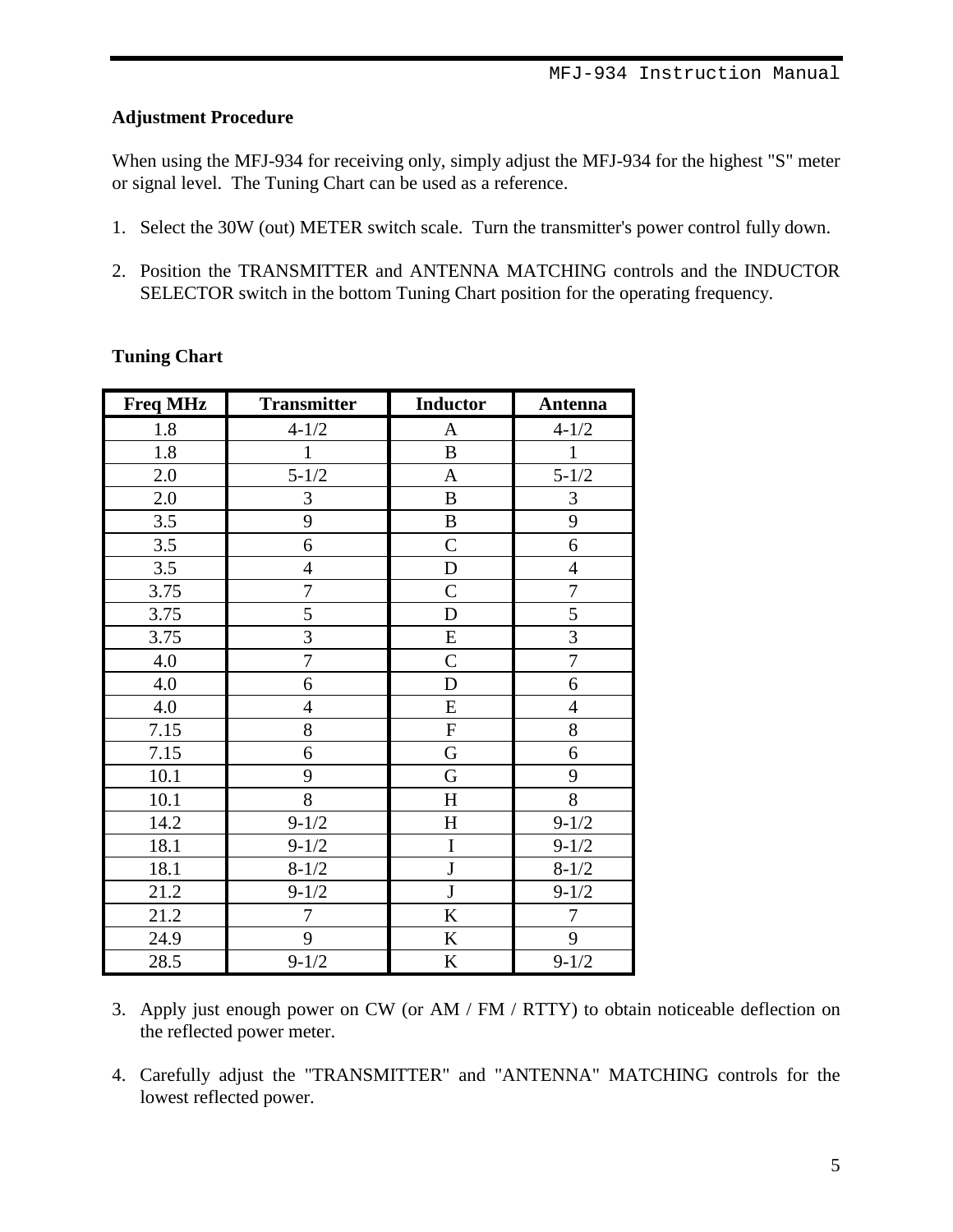- **Note:** These controls interact. Adjust the TRANSMITTER control for minimum, then adjust theANTENNA control for minimum SWR. Go back and forth between these adjustments as many times as required until the lowest reflected power (best SWR) is obtained.
- 5. If a perfect or very low SWR can not be obtained, *stop* transmitting. Increase the INDUCTOR SELECTOR control (higher letter) and decrease the capacitance (lower number). Try the row of chart settings just above the last one tried. Repeat from Step 3.
- **Note:** If an SWR of 1:1 can not be obtained, repeat Steps 3 and 4 for each new INDUCTOR switch position. Move the switch towards the end of the alphabet one position at a time until a match is obtained but always use the highest alphabetical setting possible.

## **WARNING:** Never transmit while changing the INDUCTOR SELECTOR.

6. Increase the transmitter power until the Forward power level is full scale (30 watts) and observe the reflected power or SWR. If the reflected power and SWR are not satisfactory, adjust the MATCHING controls again.

**Note**: If your transmitter will not put out 30 watts, set it to the maximum power available.

7. After a low SWR is obtained, the transmitter power may be increased to any value up to 300 watts carrier, or 300 watts PEP (175 watts on 160 meters).

The MFJ-934 will reduce the SWR of most antenna systems to 1:1. In some cases, a perfect 1:1 SWR may not be obtainable. If this is the case, the length of the antenna or the feedline can be changed slightly until a low SWR can be obtained. See the antenna hints section.

## **In Case Of Difficulty**

If this tuner **fails to tune,** please double check all connections and follow the tuning procedures again. Be sure you are using enough inductance (highest letter usable for band) and have the capacitors open far enough (highest front panel number).

The power rating of this tuner is 300 watts on 80 meters and above, and 175 watts on 160 meters. If this tuner **arcs** at the rated power levels, please double check all connections and follow the tuning procedures again. Be sure you are using the least amount of inductance (toward A) and the greatest capacitance (toward 0) possible to match the load on the operating frequency.

If you are still unsuccessful, but the tuner does adjust and operate when connected to a dummy load or another antenna, please read the following ANTENNA HINTS text.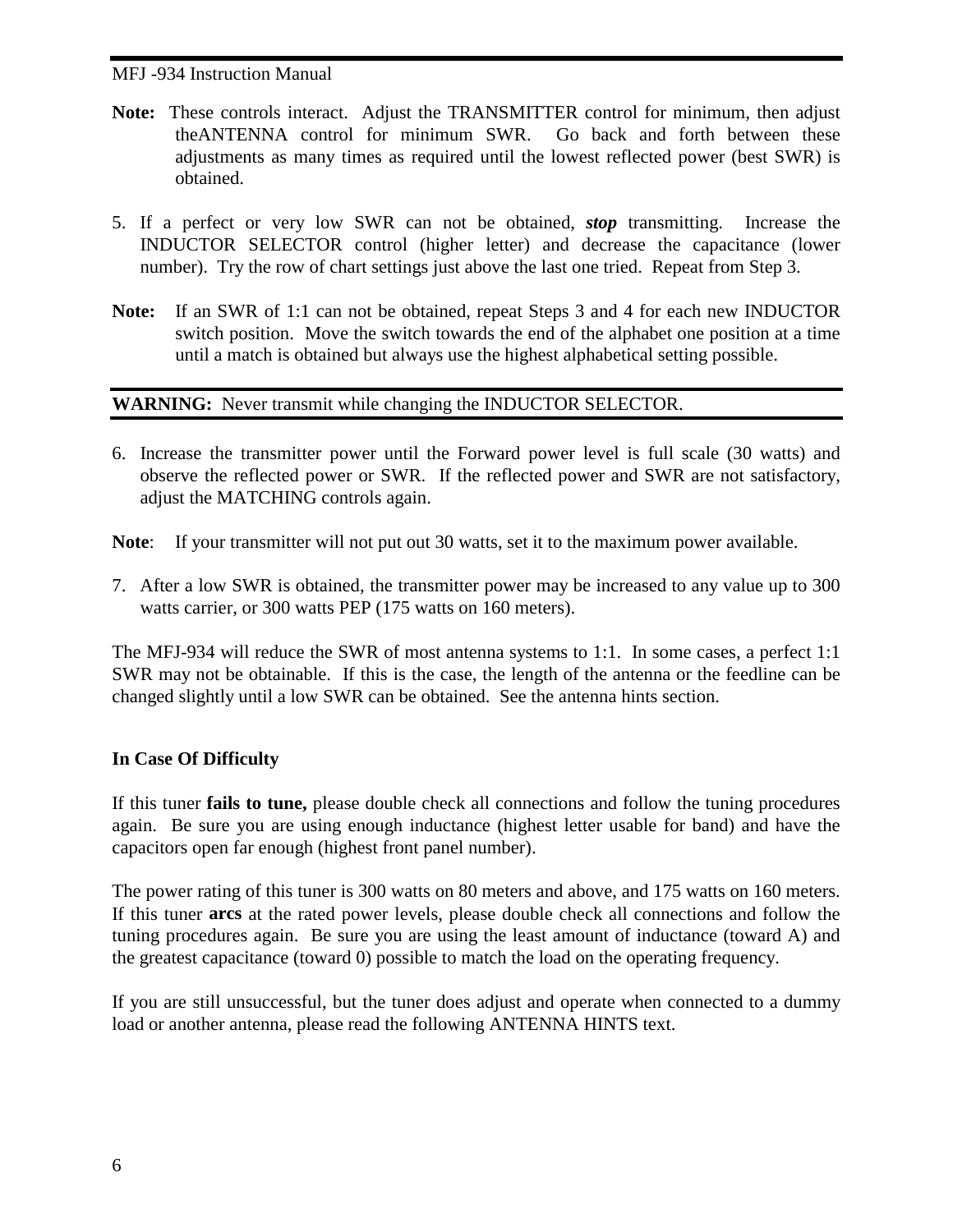## **Grounding Hints**

To minimize RFI, single wire feedlines (such as used with Windom or longwire antennas) should be kept away from other wiring. Radiation will be minimized if the single wire feeder runs parallel and reasonably close to the wire that connects the tuner to the outdoor ground. The antenna feed wire should be adequately insulated to prevent arcing or accidental contact.

For safety, please use both dc and RF grounds. It is particularly important to have a good RF ground while using a single wire feeder. When using a single wire feeder, the tuner needs something to "push" against in order to force current into the line. If a good RF ground is not available, RF will usually find it's way back into the power line (RFI), transmitter audio circuits (RF feedback), or the operator (RF burns).

Water pipes provide good dc and ac safety grounds, but they are often inadequate for RF grounding because they are long single conductors. RF grounds require large "spread out" surfaces with direct multiple connections to the equipment ground point. Water pipes, heating ducts, or multiple ground rods may work (especially if they are all connected together with jumper wires), but the best RF grounds are radial systems or multi-wire counterpoises.

RF and lightning travels on the surface of conductors. Braided or woven conductors have high surface resistance to lightning and RF. Ground leads for RF should have wide *smooth* surfaces. Avoid the use of woven or braided conductors in RF and lightning grounds unless the lead needs to be flexible.

## **Antenna Hints**

WARNING: For operator safety, a good outside earth ground or water pipe ground should **always** be installed and connected to the case of the MFJ-934. Make certain the safety ground connects to the same terminal that connects to the transmitter and other station accessories.

> A binding post labeled "COUNTERPOISE" is provided for counterpoise or other RF ground connection(s). This post will not provide a **safety** ground.

#### **Location**

For the best performance, an end-fed longwire wire antenna should be at least one quarterwavelength long at the operating frequency. Horizontal antennas should be at least a half wave long and high and clear of surrounding objects. Good RF grounds help the signal in almost any transmitting installation, but it is extremely important to have good RF grounds with long wire antennas.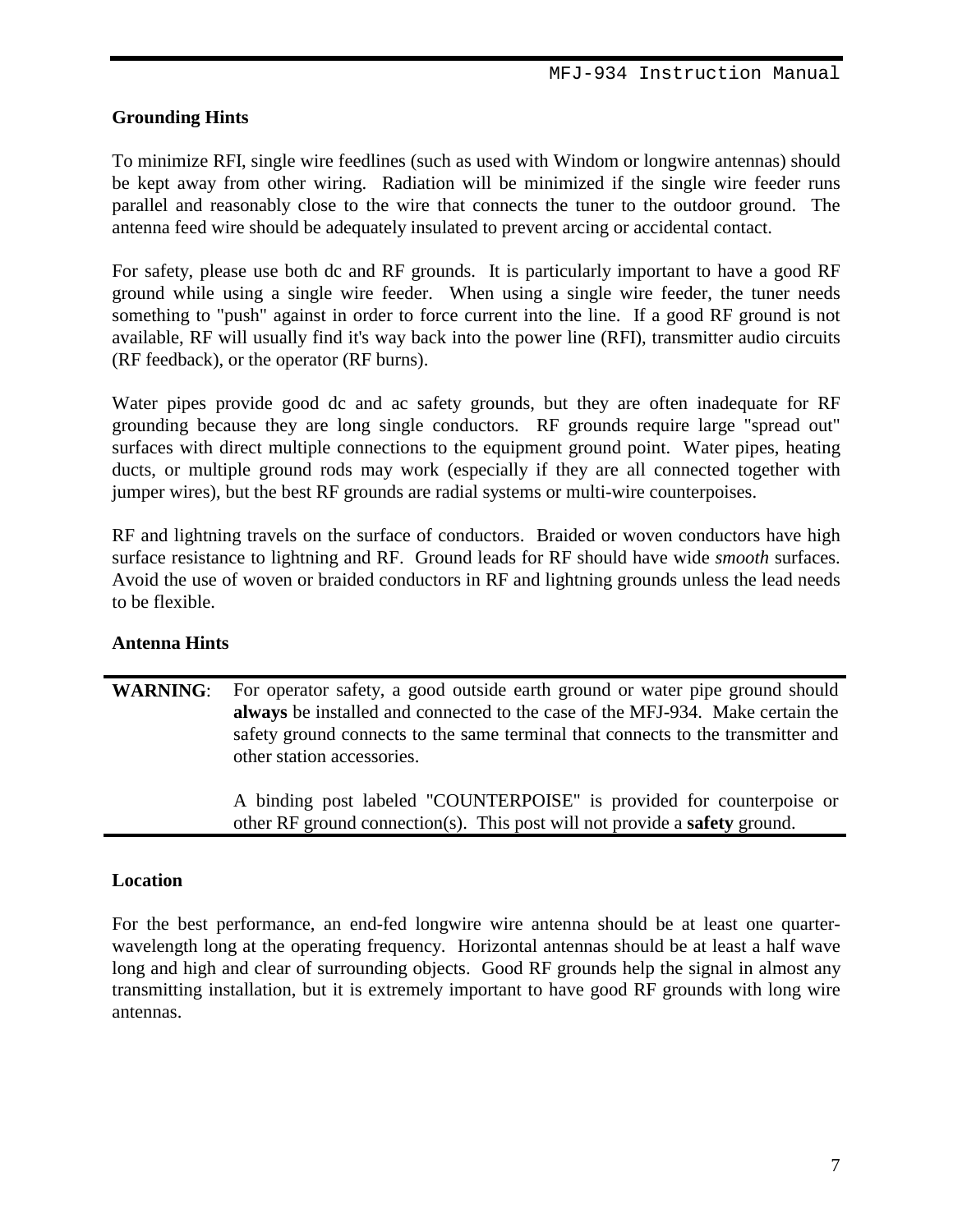#### **Matching Problems**

Most matching problems occur when the antenna system presents an extremely high impedance to the tuner. When the antenna impedance is much lower than the feedline impedance, an *odd quarter-wavelength* feedline converts the low antenna impedance to a very high impedance at the tuner. A similar problem occurs if the antenna has an extremely high impedance and the transmission line is a multiple of a half-wavelength. The half-wavelength line *repeats* the very high antenna impedance at the tuner. Incorrect feedline and antenna lengths can make an antenna system very difficult or impossible to tune.

This problem often occurs on 80 meters if an odd quarter-wave (60 to 70 foot) open wire line is used to feed a half-wave (100 to 140 foot) dipole. The odd quarter-wave line transforms the dipole's low impedance to over three thousand ohms at the tuner. This is because the mismatched feedline is an *odd multiple* of 1/4 wavelength long. The line *inverts* (or teetertotters) the antenna impedance.

A problem also occurs on 40 meters where the feedline is now a multiple of a half-wave (60 to 70 foot) and connects to a full-wave high impedance antenna (100 to 140 foot). The half-wave line repeats the high antenna impedance at the tuner. The antenna system looks like several thousand ohms at the tuner on 40 meters.

The following suggestions will reduce the difficulty in matching an antenna with a tuner:

- 1. Never center feed a half-wave multi-band antenna with a high impedance feedline that is close to an odd multiple of a quarter-wave long.
- 2. Never center feed a full-wave antenna with a feedline close to any multiple of a half-wave long.
- 3. If a tuner will not tune a multi-band antenna, add or subtract 1/8 wave of feedline (for the band that won't tune) and try again.
- 4. Never try to load a G5RV or center fed dipole on a band below the half-wave design frequency. If you want to operate a 80 meter antenna on 160 meters, feed either or both conductors as a longwire against the station ground.

To avoid problems matching or feeding any dipole antenna with high impedance lines, keep the lines around these lengths. The worst possible line lengths are in brackets. These line lengths assume a velocity factor of .95 :

160 meter dipole; 35-60, 170-195 or 210-235 feet. (Avoid 130, 260 ft) 80 meter dipole; 34-40, 90-102 or 160-172 feet. (Avoid 66, 135, 190 ft) 40 meter dipole; 42-52, 73-83, 112-123 or 145-155 feet. (Avoid 32, 64, 96, 128 ft)

Some trimming or adding of line may be necessary to accommodate higher bands.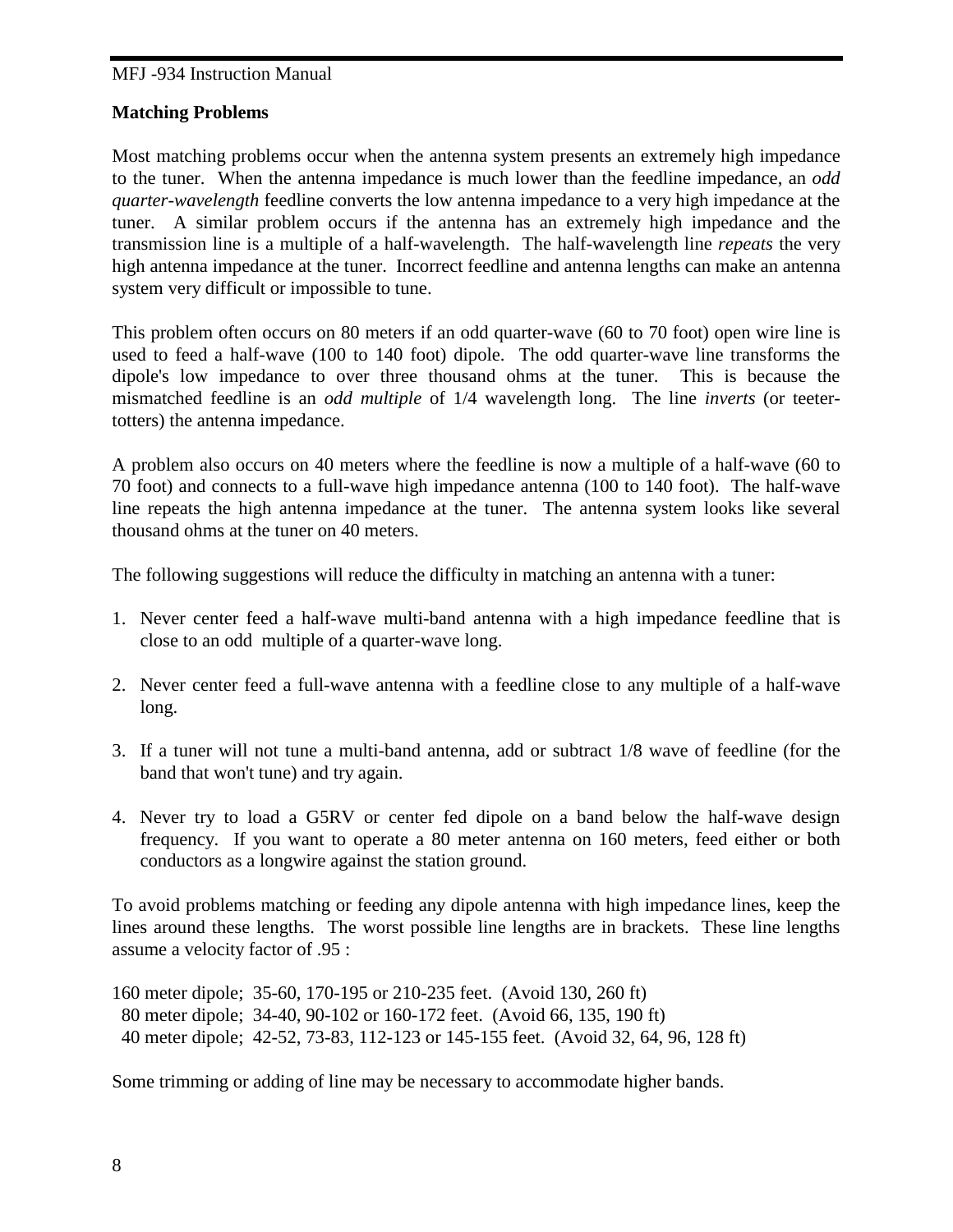**WARNING:** To avoid problems, the antenna should be a full half-wave on the lowest band. On 160 meters an 80 or 40 meter antenna fed the normal way will be extremely reactive with only a few ohms of feedpoint resistance. Trying to load an 80 meter (or to operate 160 with a 80 or 40 meter antenna is to load either or both feedline wires (in parallel) as a longwire. The antenna will act like a "T" antenna worked against the station ground.

## **MFJ-934 Artificial Ground**

The MFJ-934 contains a series L-C circuit that is used to cancel any reactance in the RF ground system (either a counterpoise or a ground wire). Maximum ground current will flow through the MFJ-934 RF current meter when the GROUND MATCHING INDUCTANCE switch and CAPACITANCE adjustment are resonated with the reactance in the ground system. This resonance (maximum ground current) is indicated by the FORWARD wattmeter needle when the FORWARD CURRENT meter function switch is depressed and locked in the GROUND position. The L and C of the MFJ-934 is adjusted for maximum deflection of the meter needle.

#### **Installation Of A Suitable Counterpoise / Artificial Ground**

The RF counterpoise system can be as simple as a single wire a quarter wave long (or any odd multiple of 1/4 wave) or as complicated as several wires cut for different bands. If multiple wires are used, it is important to keep the last few feet of any wire as far as possible (two feet at the minimum) from other conductors.

Always insulate counterpoise wires and keep them away from accidental contact with animals, people, RF sensitive devices, and wiring. Try to position the counterpoise wires in a straight line. Wrapping a wire up in a ball or zig-zagging them wildly just to "fit in" enough wire will not improve the ground.

A counterpoise wire *must be well insulated*, particularly when using an antenna with a single wire feeder. For best performance, several wires a quarter-wavelength long on different frequencies should be connected together at the COUNTERPOISE post of the MFJ-934.

When counterpoise wires are located indoors, they can be laid on a floor under a carpet, placed in an attic, or stapled to a basement ceiling. If you place the counterpoise under the carpet or where someone may contact it, be sure to use well insulated wire and multiple counterpoise wires. Insulate the far end of the counterpoise wire(s) with electrical tape to prevent accidental contact.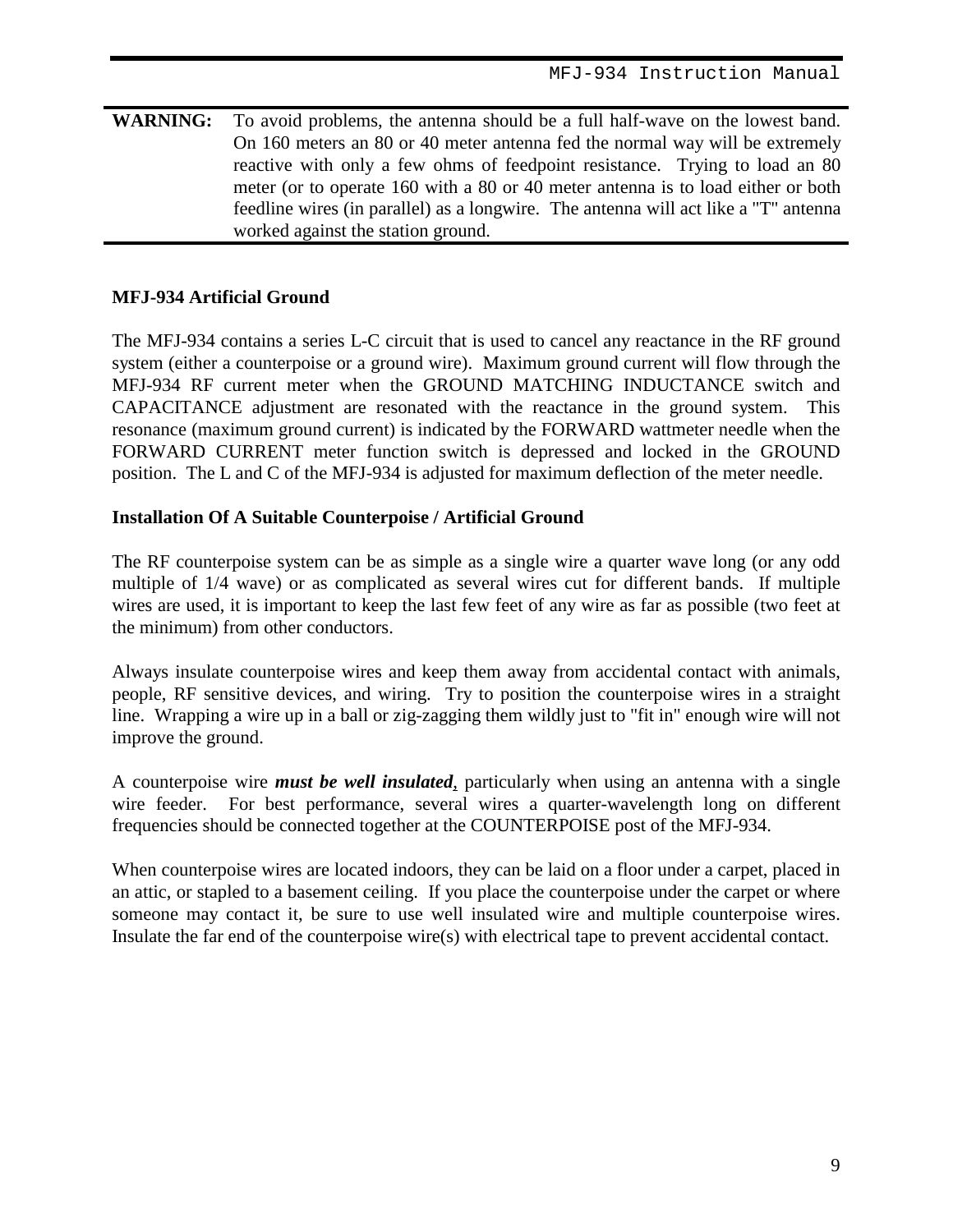When counterpoise wires are used outdoors, only place them high enough to walk under. Use multiple wires spaced a few feet apart (at minimum).

## **DANGER: Touching a counterpoise wire while transmitting can cause an RF burn. The wire must be well insulated and the end properly insulated.**

## **Adjusting The Artificial Ground**

The goal of artificial ground adjustments are to obtain maximum RF ground current. The current is measured by placing the front panel FORWARD CURRENT switch in the GROUND position. Maximum current is achieved when any reactance in the ground connection is tuned out. This is accomplished by adjusting the GROUND MATCHING knobs labeled "INDUCTANCE" and "CAPACITANCE". Always set the capacitance knob to "2" before starting this procedure!

1.) Set the CAPACITANCE knob to "2" and the INDUCTANCE knob to "A". Depress and lock the meter's red Forward CURRENT button.

2.) Apply a small amount of RF carrier from the transmitter and rotate the INDUCTANCE switch until maximum ground (Forward meter) current is obtained.

- Note: If the needle goes off the scale reduce power. If the meter does not deflect, increase transmitter power. Adjust the transmitter power to keep the meter "on scale".
- 3.) Adjust the CAPACITANCE knob for maximum current.
- 4.) If the CAPACITANCE knob produces maximum current at "0", rotate the INDUCTANCE switch one letter higher (clockwise). The ideal setting for the capacitor is at one or two.

After maximum RF current is reached, re-tune the antenna tuner section for minimum SWR.

## **Failure To Obtain A Ground Current Reading**

If a ground current reading can not be obtained at full transmitter power, the counterpoise or ground may not be effective at the operating frequency. If no RFI problems exist, set the CAPACITANCE to zero and the INDUCTANCE to "A" and operate. If you experience RF in the shack or other problems, alter the counterpoise or add a different length wire. See the beginning of this section for details.

There are also cases where very little deflection of the ground current meter are a result of a well designed antenna not producing unwanted ground currents. Some antennas that minimize ground current are beams, dipoles, half-wave verticals, and quarter-wave verticals with good grounds. Even though the meter may not indicate much current, the MFJ-934 can still reduce RF at the operating position, TVI, telephone interference, etc. If even the slightest ground current peak can be detected, the artificial ground is helping.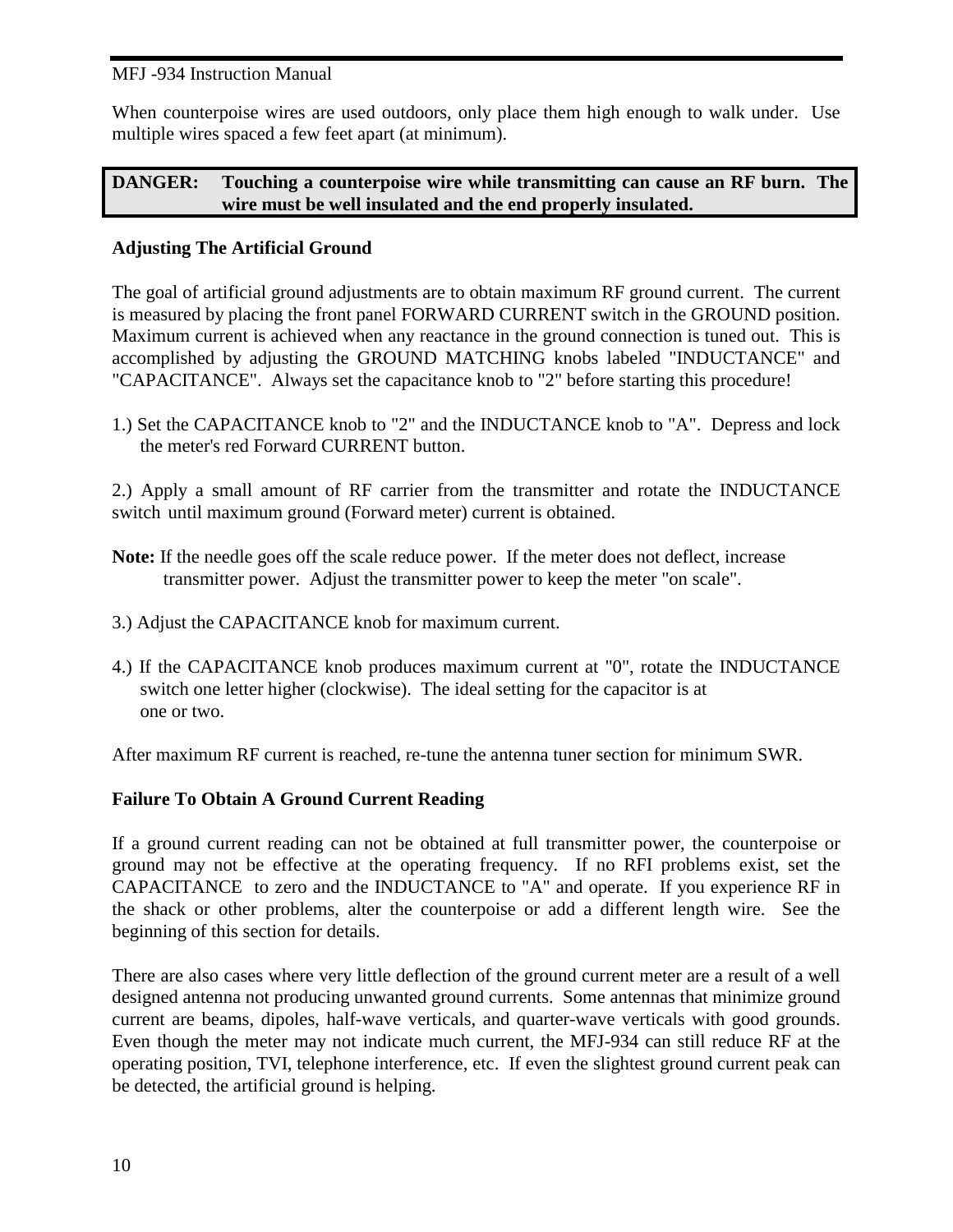## **Tuning Out Reactance of Long Ground Leads**

If the station ground has a long lead, connect it to the COUNTERPOISE binding post of the MFJ-934. Connect the station ground bus and accessories to the GROUND post. **Do not reverse these wires.** Follow the same procedure for maximizing RF Ground Current described in the preceding "Adjusting the Artificial Ground" section. After maximum RF current is reached, you may need to re-tune the antenna tuner section for minimum SWR.

**WARNING:** This unit does NOT provide a dc or ac safety ground through the COUNTERPOISE terminal. A separate wire from the station ground bus to an electrical or earth ground must be used.

## **TVI and RFI Hints**

It is possible for RF to flow down power cables into the house wiring. This may cause TVI, Stereo, VCR or other RFI problems. As a precaution, a ferrite core can be clamped around power leads. The MFJ-701 RFI-FREE CHOKE KIT makes it easy to eliminate common RFI problems. Please call for price.

#### **Technical Assistance:**

If you have any problem with this unit first check the appropriate section of this manual. If the manual does not reference your problem or your problem is not solved by reading the manual you may call *MFJ Technical Service* at **601-323-0549** or the *MFJ Factory* at **601-323-5869**. You will be best helped if you have your unit, manual and all information on your station handy so you can answer any questions the technicians may ask.

You can also send questions by mail to MFJ Enterprises, INC., 300 Industrial Park Road, Starkville, MS 39759; by FAX to **601-323-6551**; through Compuserve at 76206,1763; or by email to 76206.1763@Compuserve.com. Send a complete description of your problem, an explanation of exactly how you are using your unit, and a complete description of your station.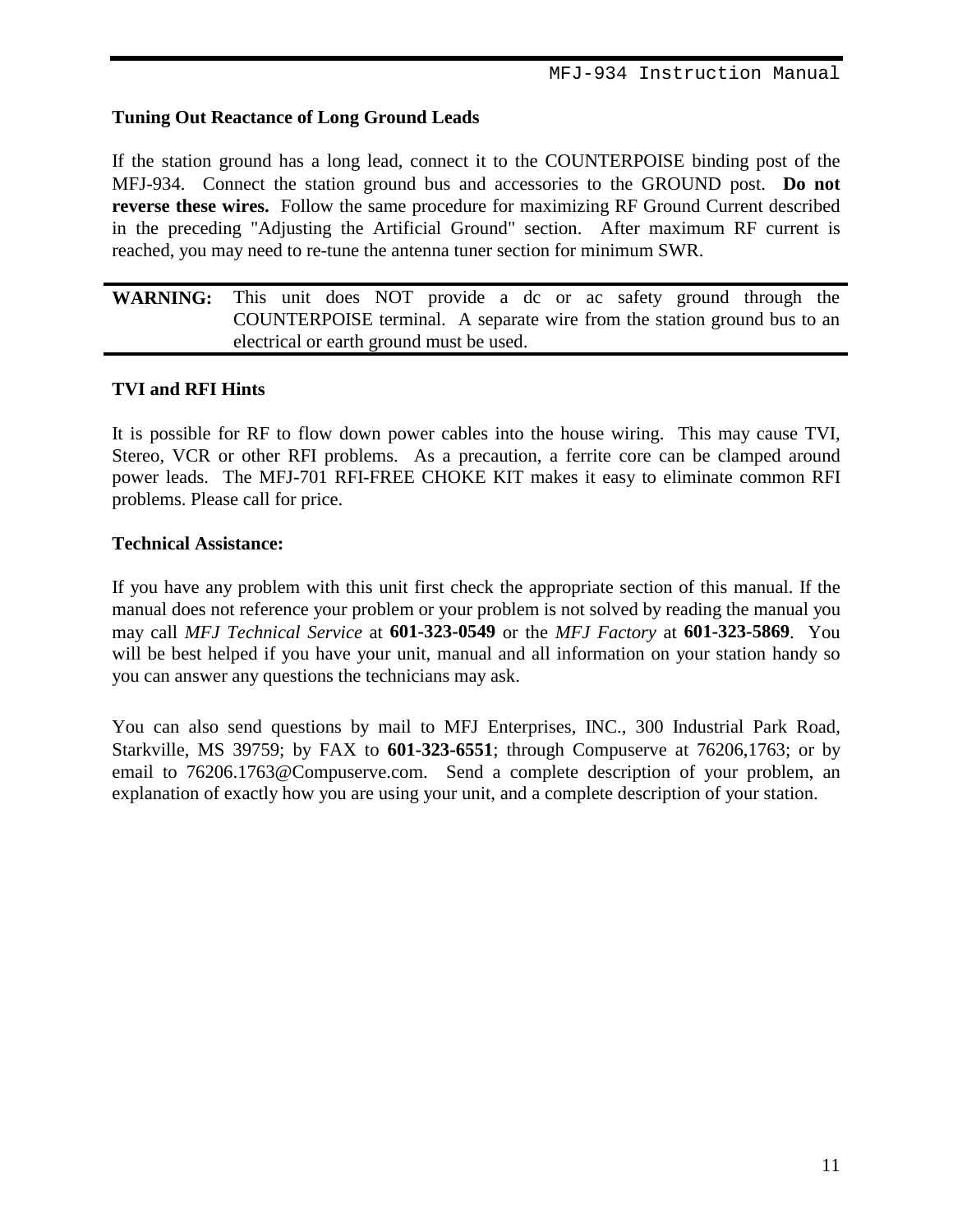## **Tuning Chart**

You may wish to remove this page and place it near the tuner. Insert your own values for each frequency according to your station.

| <b>Freq MHz</b>  | <b>Transmitter</b> | <b>Inductor</b>           | Antenna        | Ground Cap. | Ground Ind. |
|------------------|--------------------|---------------------------|----------------|-------------|-------------|
| 1.8              | $4 - 1/2$          | $\mathbf{A}$              | $4 - 1/2$      |             |             |
| 1.8              | $\mathbf{1}$       | $\, {\bf B}$              | $\mathbf{1}$   |             |             |
| 2.0              | $5\backslash1/2$   | $\boldsymbol{\mathsf{A}}$ | $5 - 1/2$      |             |             |
| 2.0              | $\overline{3}$     | $\, {\bf B}$              | $\overline{3}$ |             |             |
| 3.5              | 9                  | $\, {\bf B}$              | 9              |             |             |
| $\overline{3.5}$ | $\overline{6}$     | $\overline{C}$            | $\overline{6}$ |             |             |
| 3.5              | $\overline{4}$     | ${\bf D}$                 | $\overline{4}$ |             |             |
| 3.75             | $\overline{7}$     | $\overline{C}$            | $\overline{7}$ |             |             |
| 3.75             | $\overline{5}$     | $\mathbf D$               | $\overline{5}$ |             |             |
| 3.75             | $\overline{3}$     | ${\bf E}$                 | $\overline{3}$ |             |             |
| 4.0              | $\overline{7}$     | $\overline{C}$            | $\overline{7}$ |             |             |
| 4.0              | 6                  | $\mathbf D$               | 6              |             |             |
| 4.0              | $\overline{4}$     | $\overline{E}$            | $\overline{4}$ |             |             |
| 7.15             | $\overline{8}$     | $\overline{F}$            | $\overline{8}$ |             |             |
| 7.15             | 6                  | $\overline{\mathbf{G}}$   | $\overline{6}$ |             |             |
| 10.1             | $\mathbf{9}$       | $\overline{G}$            | 9              |             |             |
| 10.1             | $\overline{8}$     | $\overline{H}$            | $\overline{8}$ |             |             |
| 14.2             | $9 - 1/2$          | $\boldsymbol{\mathrm{H}}$ | $9 - 1/2$      |             |             |
| 18.1             | $9-1/2$            | $\overline{I}$            | $9 - 1/2$      |             |             |
| 18.1             | $8 - 1/2$          | $\bf J$                   | $8 - 1/2$      |             |             |
| 21.2             | $9 - 1/2$          | $\overline{\mathbf{J}}$   | $9 - 1/2$      |             |             |
| 21.2             | $\overline{7}$     | $\overline{\mathbf{K}}$   | $\overline{7}$ |             |             |
| 24.9             | $\overline{9}$     | $\overline{\mathbf{K}}$   | $\overline{9}$ |             |             |
| 28.5             | $9 - 1/2$          | $\overline{K}$            | $9 - 1/2$      |             |             |
|                  |                    |                           |                |             |             |
|                  |                    |                           |                |             |             |
|                  |                    |                           |                |             |             |
|                  |                    |                           |                |             |             |
|                  |                    |                           |                |             |             |
|                  |                    |                           |                |             |             |
|                  |                    |                           |                |             |             |
|                  |                    |                           |                |             |             |